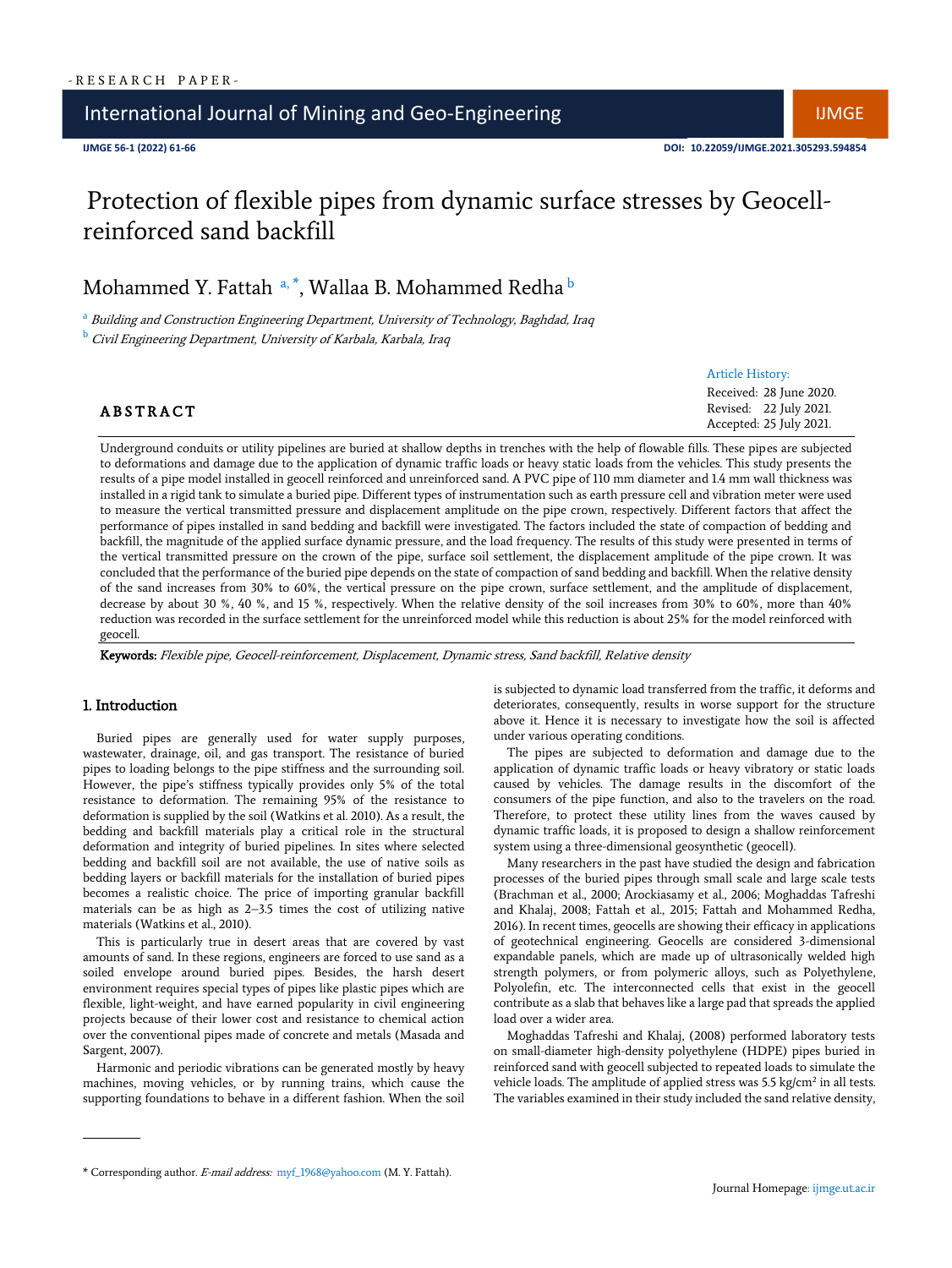number of reinforced layers, and depth of embedment of the pipe. The influence of various reinforced layers at 42%, 57%, and 72% relative densities in different depths of embedment of 1.5–3 times of pipe diameter were investigated. The results showed that the percentage of vertical diameter change (ΔD) and settlement of the soil surface (SSS) can be reduced ultimately by 56% and 65% for values of ΔD and SSS, respectively, using geogrid reinforcement, and increase the safety of embedded pipes.

Marto et al. (2013) showed that the addition of planar reinforcement in the sand decreased much both the monotonic and cumulative settlements leading to an economic design of the footings. Generally, the soil has a low tensile strength. The main objective of strengthening the soil mass is to improve stability, increase bearing capacity and decrease total and differential settlements and lateral deformations. A known technique in soil reinforcement is the use of polymeric materials. Using this technique can significantly reduce costs and improve soil performance in comparison with conventional designs.

Hegde et al. (2014) described laboratory tests on PVC pipes with small diameters buried in geosynthetic reinforced and unreinforced sand subjected to static loading. The study's focus was to assess the quality of combining geogrid and geocell reinforcement systems in protecting the underground utilities and buried pipelines. A pipe with a 1.4 mm thickness and a 75 mm outer diameter was found below the footing at different depths ranging from 1B to 2B (B is the width of the footing). The results showed that combining geogrid and geocell reinforcement systems considerably decreases the pipe deformation as compared to unreinforced soil bed. More than 40% reduction in the strain and more than 50% reduction in the pressure values were observed in the reinforced bed as compared to the unreinforced bed at different depths. On the other hand, the foundation bed performance was also found to be highly influenced by the depth of the pipe, even in the presence of the relatively stiff reinforcement system.

Fattah et al. (2018a) presented an experimental study on the effect of geocell reinforcement on soil surface settlement. Some laboratory experiments were conducted using PVC pipes which were buried in a medium sand layer and below a subbase layer reinforced with geocells. The model was subjected to dynamic repeated loading with different amplitudes (0.5 ton and 1 ton) and different loading frequencies (0.5 Hz, 1 Hz, 2 Hz) to study the effects of the geocell reinforcement layer inclusion on the surface settlement. The results of the experimental work showed that the surface settlement increases with the increase of the load amplitude. The reduction of surface settlement due to the geocell reinforcement is about 29 to 43 % when the amplitude of load is 0.5 tons, and this value becomes 32 to 41 % when the amplitude of load is up to (1) ton. The surface settlement value increases proportionally with the increment of frequency amplitude for every tested model.

The present study is intended to investigate the use of sand as backfill and bedding for buried plastic pipes. Geocells are used as sand reinforcement. To achieve this objective, model PVC pipes were installed in a steel tank and tested. Only the effect of the degree of compaction of bedding and backfill soil was considered in this paper.

## 2. Material Used

## 2.1. Soil

The soil that is used in this study to simulate the natural ground is sandy. A summary of the test results with the standard specification that was followed in each test is presented in Table 1. According to the grain size distribution curve results presented in Figure 1, it can be seen that the sand is medium to coarse size. According to the Unified Soil Classification System (USCS), the sand is classified as poorly graded sand with the symbol SP.

#### 2.2. Plastic pipe

Although pipe diameters vary over a wide range, a reasonable dimension representing a common small diameter of the pipe for urban services (sewer, drainage, and gas mains, etc.) is adopted. Therefore, based on the dimensions of the model test, the tests were conducted on PVC (Poly Vinyl Chloride) pipe that is commonly used in urban facilities such as water and sewage systems.

The pipe has an outer diameter of 110 mm, and a wall thickness of 1.4 mm. The length of the pipe is 10 mm less than the width of the stiff tank to prevent binding against the end walls. Hence, in order to prevent particles of sand to enter inside the pipe which leads to a reduction in the friction between the pipe and front and back faces of the tank, the two ends of the pipe were closed by two caps before placing it in the tank.

| Table 1. Physical properties of used sand. |      |                            |  |  |
|--------------------------------------------|------|----------------------------|--|--|
| Property                                   |      | Value Standard of the test |  |  |
| ity (G.)                                   | 2.64 | ASTM D 854                 |  |  |

| Specific gravity $(G_s)$                      | 2.64         | ASTM D 854                                 |  |
|-----------------------------------------------|--------------|--------------------------------------------|--|
| $D_{10}$ (mm)                                 | 0.16         |                                            |  |
| $D_{30}$ (mm)                                 | 0.23         |                                            |  |
| $D_{60}$ (mm)                                 | 0.38         | ASTM D 422 and<br><b>ASTM D 2487</b><br>SP |  |
| Coefficient of uniformity (Cu)                | 2.37         |                                            |  |
| Coefficient of curvature (Cc)                 | 0.87         |                                            |  |
| Soil classification (USCS)                    |              |                                            |  |
| Maximum dry unit weight (kN/m <sup>3</sup> )  | 18.82        | <b>ASTM D 4253</b>                         |  |
| Minimum dry unit weight $(kN/m3)$             | 15.32        | ASTM D 4254                                |  |
| Maximum void ratio                            | 0.63         |                                            |  |
| Minimum void ratio                            | 0.38         |                                            |  |
| Angle of internal friction (at $R.D = 30\%$ ) | $32^{\circ}$ | ASTM D 3080                                |  |
| Angle of internal friction (at $R.D = 60\%$ ) | 38º          |                                            |  |



#### 2.3. Geocell-reinforcement

Geocell reinforcement used for this study was fabricated from planar polymeric taps that are sewn to the adjacent taps periodically in order to form a "honeycomb" arrangement; therefore a non-perforated flexible geocell was manufactured. The height of geocell walls is (25 mm), the pocket-size (d) of geocell is taken as the equivalent circular area diameter of the opening of a pocket (Ag), shown in Figure 2 (i.e.  $d^2= 4$  / = $\pi \times$  Ag). The pocket-size (d) of the geocell used was kept constant ( $d = 70$  mm), and the ratio of the geocell pocket-size ( $d$ ) to the width of footing model (B) equals 0.7 (i.e.  $d/B = 0.7$ ). This ratio was reported by Dash et al., (2003) and Fattah and Mohammed Redha, (2016) which is around  $(0.7 - 0.8)$  times of footing width it was found to be the one that gives a maximum performance improvement.

#### 3. Instrumentation and data acquisition

A heavy-duty earth pressure cell was used to measure the vertical transmitted pressure, which is suitable for traffic applications. The pressure cell was placed just above the pipe crown. The vertical displacement amplitude of the pipe crown was measured at the surface of the pipe. The vibration meter (VT-8204) of one channel was used in the test. This vibration meter has a working capacity of 0.001 to 2.217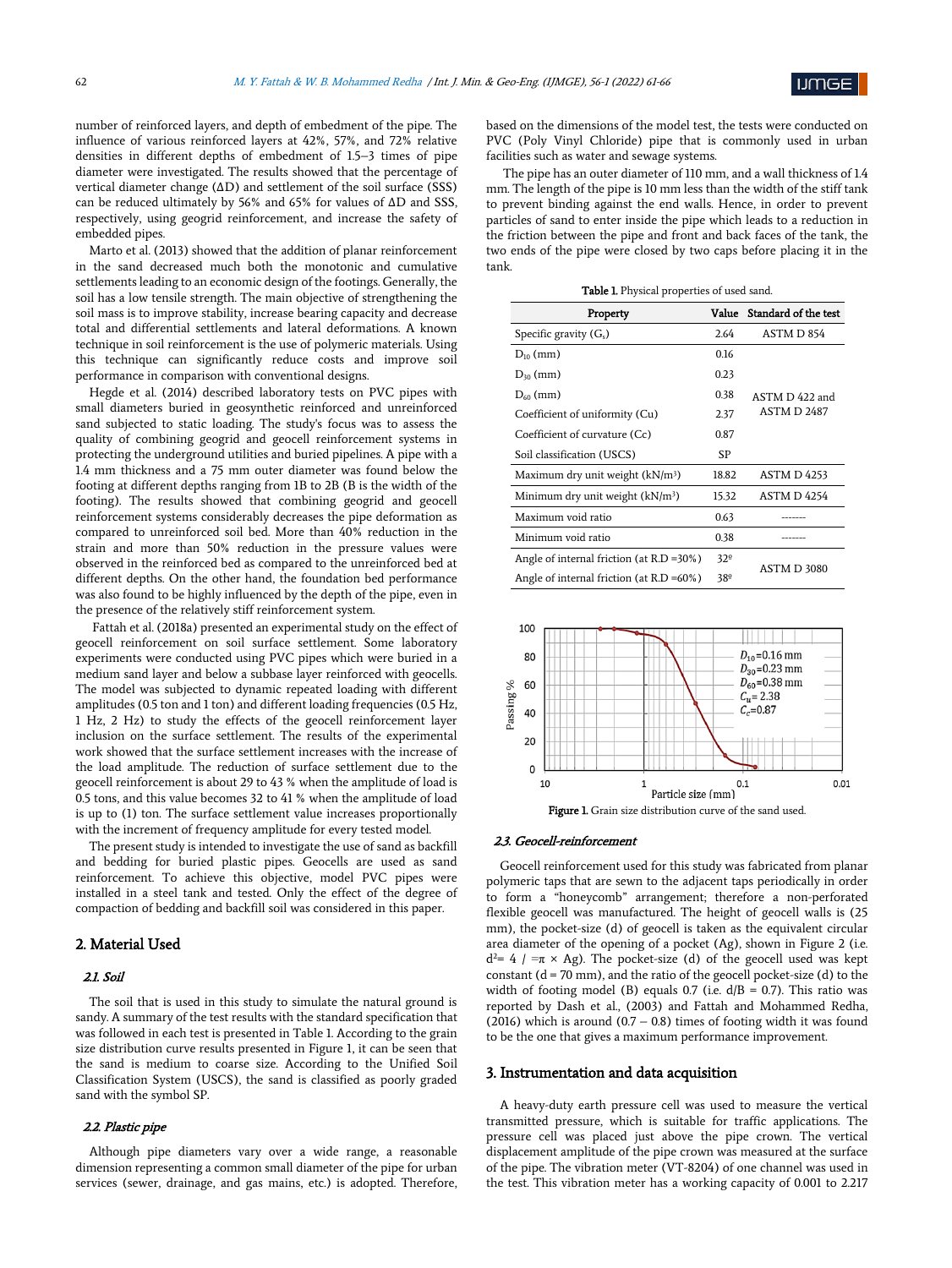

mm, it is capable of measuring the acceleration, velocity, and displacement of motion depending on the function set before the test. Figure 3 demonstrates the setup stages.



Figure 2. Geocell used. (a) Geocell before expanding. (b) Top view of the geocell mattress after expanding.

To study and investigate the real behavior of the tested models during the application of the dynamic load, it is necessary to find a procedure to measure and sense the occurring displacement due to the dynamic load during the test. This procedure, which enables the tester to obtain the total accurate information that, consists of a huge data of readings in a very short time. For this reason, a data acquisition system was used.

The Programmable Logic Controller (PLC) can be defined as a digital computer used for automation of electromechanical processes, which are considered as a highly technical process unit. This system analyzes the data digitally, according to the research requirement. PLC, unlike general-purpose computers, can be designed for multiple inputs and outputs arrangements extend temperature ranges and immunity to electrical noise. PLC program is generally executed repeatedly as long as the controlled system is running and the data is saved in the memory in case of the electrical current was turned off.



a. Placement of the pipe, b. Filling the soil above the pipe, c. Installation of pressure cel, d. Placement of geocell, e. Model preparation for loading, f. Loading machine, g. Measurement instruments.

Figure 3. Preparation stages of the test model.

## 4. Testing program and methodology

The laboratory model tests provide a less expensive alternative to the field tests, more control on the system components such as instrumentations and loading, and more control on soil placement and compaction. In addition, the laboratory ensures an ideal environment for testing (e.g. avoiding the effects of winds, rain, and temperature variation).

A series of laboratory model tests were tested under the effect of traffic dynamic load represented by half-sine function (only positive phase). For comparison, the tests were conducted with and without geocell reinforcement. The depth of placement (u) and the width of geocell (b) were chosen as (0.1B and 3.2B, respectively, where B is the width of footing) these adopted values were recommended by Dash et al., (2001) who stated that the optimum depth of geocell placement (u) is (0.1B) from the bottom of the footing.

The model was manufactured in such a way as to simulate the real situation of the buried pipe in geocell reinforced and unreinforced sand. The pipe was tested in a large tank made up of 6 mm thick steel plates. The tank was cubed in shape with 800 mm height as shown in Figure 4. This test setup was intended to simulate the plane strain condition for buried pipes. The main concern in simulating the condition as plane strain is to avoid the effects of the test tank sides. This was accomplished by maintaining the test tank rigidity and placing the model pipe at a reasonable distance from the sides of the tank. All the tank sides were strongly supported by three steel U-sections to provide rigid walls.

The dynamic load was applied for 1000 seconds for each test. The half-sine wave dynamic function was utilized in this study. The shape of the function is displayed in (Figure 6); so, the equation of the applied dynamic load (F) at any time (t) is:

$$
F(t) = a_o * \sin * t \tag{1}
$$

where:

 $F$  = applied force,

 $t =$  time,

 $a<sub>o</sub>$  = the amplitude of load, and

= the load frequency.

The positive part (half of the sine wave) is the only part that was applied to the test models.



Figure 4. Preparation stages of the test model.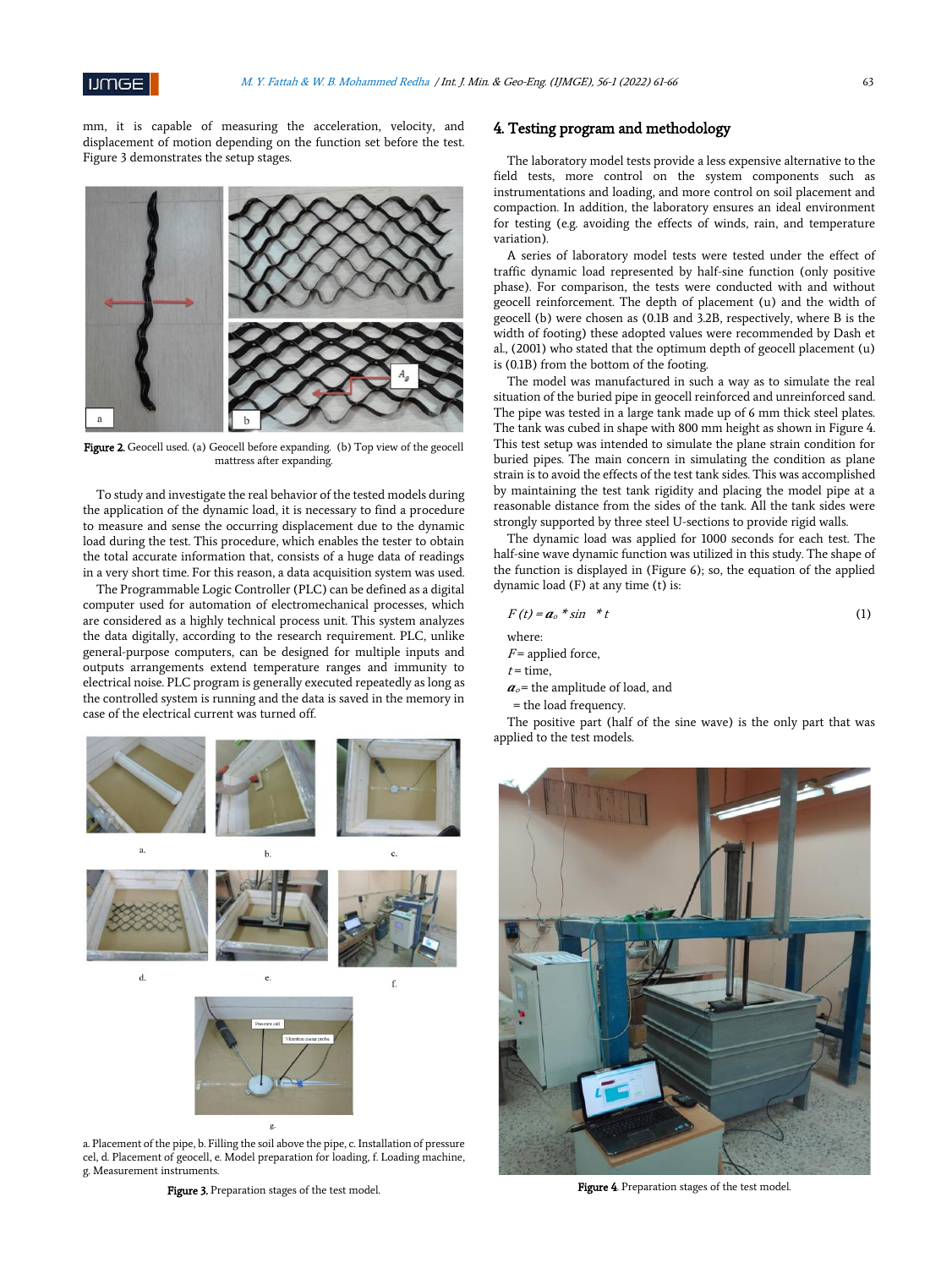

## 5. Results and Discussion

#### 5.1. Effect of relative density of sand on the vertical pressure

The influence of various soil relative densities on the transmitting of dynamic vertical pressure to the buried pipe with time in loose and medium sand densities are present in Figures 5 and 6. From these figures, it can be seen that when the relative density increases from 30% to 60%, the vertical pressure transmitted to the pipe crown increases by about 30%.

Conditions of the soil have a considerable influence on the transmission of pressure to the pipe crown. A flexible pipe installed in loose sand deflected more than the pipe installed in medium sand. It can be stated that as the relative density of the backfill increased, the vertical pressure on the pipe crown decreased. Thus greatest reduction in strain occurs vertically. The experiences that have been gained from the utilization of PVC flexible pipe prove that, in most cases, the appearance of local plastic strain does not indicate any risk of the transition of a pipeline system into a limiting state followed by the loss of its loadcarrying capacity.

A geocell reinforced soil is stronger and stiffer and gives more strength than the equivalent soil without geocell reinforcement. The presence of geogrid in the soil makes the relationship between the settlement and applied pressure of the reinforced soil almost linear until reaching the failure stage. The reinforcement efficiency-related conversely to geogrid width as concluded by Marto et al. (2013).

Geocell functions in two ways: reinforcement and separation which are the techniques of improving the poor soil with geocell, to increase the stiffness and load-carrying capacity of the soil through frictional interaction between the soil and geocell material.



**Figure 5.** Variation of the vertical pressure with time under a = 0. 5 ton,  $\omega$  = 2 Hz, and RD. = 30%, without and with geocell.



**Figure 6.** Variation of the vertical pressure with time under  $a = 0.5$  ton,  $\omega = 2$  Hz, and RD. = 60%, without and with geocell.

#### 5.2. Effect of relative density of sand on the surface settlement

The effect of relative density on the surface settlement under different frequencies is shown in Figures 7 and 8. In general, the settlement decreases with increasing relative density; when the relative density of the soil increases from 30% to 60%, more than 40% reduction was recorded in the surface settlement for the unreinforced model while this reduction is about 25% for model reinforced with geocell.

Also from the test results, it is evident that the percent decrease in the surface settlement is substantially greater for loose reinforced sand than for medium reinforced sand. This indicates that the reinforcement in the sand at a loose state (lower relative density) is more effective than at a dense state (higher relative density).

Geocell mesh provides better interlocking with the soil particles thus ensuring adequate anchorage during loading. The improvement in the load-carrying capacity could be attributed to improved load dispersion through the reinforced subbase onto the subgrade. This, in turn, results in a lesser intensity of stresses getting the transfer to subgrade, thus leading to lesser subgrade distress.

## 5.3. Effect of relative density of sand on the displacement above the pipe crown

The variation of displacement amplitude  $(A_z)$  during traffic dynamic load application with time at different relative densities and load amplitudes is shown in Figures 9 and 10. It can be observed from the above figures that, with an increase in the relative density of soil, the amplitude of displacement  $(A_z)$  at the crown of the pipe decreased. The percent of the decrease in  $(A_z)$  when the soil relative density increased from 30% to 60% is about 15%, which is approximately the same at all load amplitudes.



**Figure 7.** Variation of the surface settlement with time under a = 0. 5 ton,  $\omega$  = 2 Hz, and RD. = 30%, without and with geocell.



**Figure 8**. Variation of the surface settlement with time under a = 0. 5 ton,  $\omega$  = 2 Hz, and RD. = 60%, without and with geocell.

This is similar to the installation of pipes by different compaction stresses, as the loose relative density is similar to the low stiffness of the backfill and poor support provided by soil during pipe installation, while the medium relative density is corresponding to the high stiffness of the backfill and good soil support. The high displacement amplitude increasing in the case of loose state sand is attributed to the increase in the modulus of elasticity and soil stiffness in the case of medium state sand which leads to an increase in soil material damping. Geogrids or geocells reinforce by laterally restraining the base or subbase and improving the bearing capacity of the system, thus decreasing shear stresses on the weak subgrade (Hassan et al., 2018).

Fattah et al. (2018b) found that the geocell reinforcement is effective in reducing surface settlement, hence the deflection of the pipe is also reduced. The plastic points are significantly reduced below the geocell layer.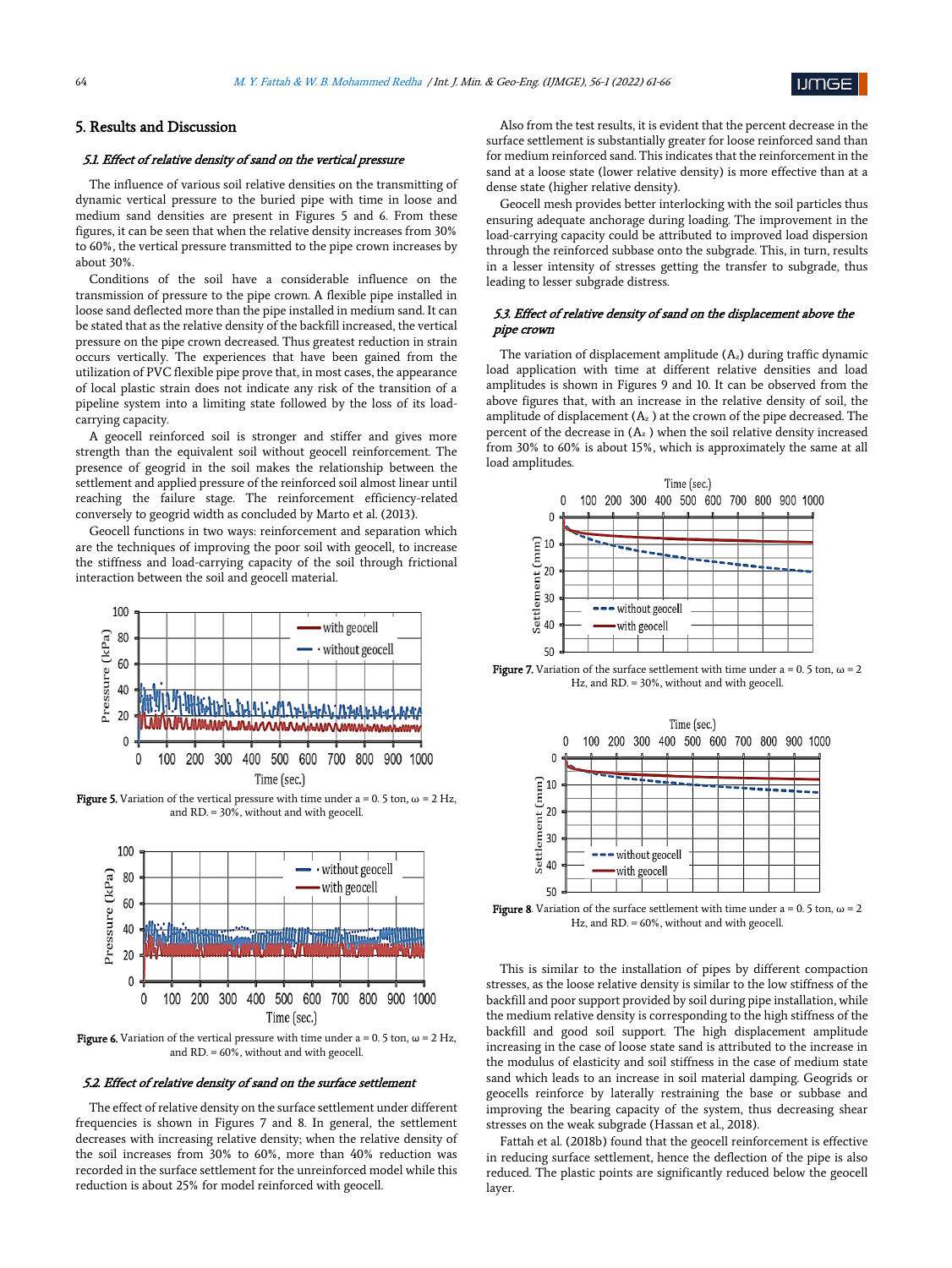

**Figure 9.** Displacement of the pipe crown with time under a = 0.5 ton,  $\omega$  = 2 Hz, and RD. = 30%, without and with geocell.



Figure 10. Displacement of the pipe crown with time under a =0.5 ton,  $\omega$  = 2 Hz, and  $RD = 60\%$ , without and with geocell.

### 6. Conclusions

The conclusions listed below can be drawn from the results of the experiments:

- 1. The performance of the buried pipe depends on the state of compaction of sand bedding and backfill. The sand compacted at lower relative density transmits higher stresses to underground pipelines.
- 2. When the relative density of the soil increases from 30% to 60%, more than 40% reduction was recorded in the surface settlement for the unreinforced model while this reduction is about 25% for the model reinforced with geocell.
- 3. When the relative density of the sand increases from 30% to 60%, the vertical pressure on the pipe crown, surface settlement, and the amplitude of displacement, decrease by about 30 %, 40 %, and 15 %, respectively.

In general, reinforcing the sandy soils with geocell leads to a beneficial reduction in dynamic response (displacement amplitude, surface settlement, and transmitted dynamic pressure) for all states of soil in different percentages. This condition is accompanied by an increase in soil strength.

## REFERENCES

- [1] Arockiasamy, M., Chaallal, O., Limpeteeparakarn, T. (2006), "Full-Scale Field Tests on Flexible Pipes under Live Load Application". J. Perform. Constr. Facil, Vol. (1), No. (20), pp. 21-27.
- [2] American Society of Testing and Materials (ASTM) (2006). "Standard Test Method for Specific Gravity of Soil Solids by Water Pycnometer" ASTM D854, West Conshohocken, Pennsylvania, **USA**
- [3] American Society of Testing and Materials (ASTM) (2006). "Standard Test Method for Particle Size-Analysis of Soils" ASTM D422-02 (2002), West Conshohocken, Pennsylvania, USA.
- [4] American Society of Testing and Materials (ASTM) (2006). "Standard Test Method for Maximum Index Density and Unit Weight of Soils Using a Vibratory Table" ASTM D4253-00 (2006), West Conshohocken, Pennsylvania, USA.
- [5] American Society of Testing and Materials (ASTM) (2006). "Standard Test Method for Minimum Index Density and Unit Weight of Soils and Calculation of Relative Density" ASTM D4254-00 (2006), West Conshohocken, Pennsylvania, USA.
- [6] American Society of Testing and Materials (ASTM) (2006). "Standard Test Method for Direct Shear Test of Soils Under Consolidated Drained Conditions" ASTM D3080, West Conshohocken, Pennsylvania, USA.
- [7] American Society of Testing and Materials (ASTM) (2006). "Standard Test Method for Classification of Soils for Engineering Purposes (Unified Soil Classification System)" ASTM D2487-06, West Conshohocken, Pennsylvania, USA.
- [8] Brachman, R.W.I., Moor, I.D., Rowe, R.K., (2000). "The Design of a Laboratory Facility for Evaluating the Structural Response of Small Diameter Buried Pipe", Canadian Geotechnical Journal. Vol. (37), No. (2), pp. 281-295.
- [9] Dash, S.K., Krishnaswamy, N.R., Rajagopal, K., (2001), "Bearing Capacity of Strip Footings Supported on Geocell Reinforced Sand", Geotextiles and Geomembranes, No. 19, pp. 235-256.
- [10] Dash, S.K., Sireesh, S., Sitharam, T.G., (2003). "Model Studies on Circular Footing Supported on Geocell Reinforced Sand underlain by Soft Clay". Geotextile and Geomembranes, Vol. 21, No. 4, pp. 197-219.
- [11] Fattah, M. Y., Zbar, B. S., Al-Kalali, H. H. M., (2015), "Experimental Study on the Effect of Embedment Depth of Buried Flexible Pipe Subjected to Static Load", Global Journal of Engineering Science and Research Management, Vol. 2, No. 12, December, pp. 113-122.
- [12] Fattah, M. Y., and Mohammed Redha, W. B., (2016), "Effect of Geocell Reinforcement in the Mitigation of Traffic Loads Transmitted to the Flexible Buried Pipes", Global Journal of Engineering Science and Research Management, Vol. 3, No. (7), July, pp. 118-128.
- [13] Fattah, M. Y., Hassan, W. H., Rasheed, S. E., (2018a), "Effect of Geocell Reinforcement above Buried Pipes on Surface Settlement", International Review of Civil Engineering (I.RE.C.E.), Vol. 9, N. 2, pp. 86-90.
- [14] Fattah, M. Y., Hassan, W. H., Rasheed, S. E., (2018b), "Behavior of Flexible Buried Pipes Under Geocell Reinforced Subbase Subjected to Repeated Loading", International Journal of Geotechnical Earthquake Engineering, Vol. 9, Issue 1, pp. 22-41, doi:10.4018/IJGEE.2018010102.
- [15] Hassan, W. H., Fattah, M. Y., Rasheed, S. E., (2018), "Numerical Analysis of the Effect of Geocell Reinforcement above Buried Pipes on Surface Settlement and Vertical Pressure", Engineering and Technology International Journal of Geotechnical and Geological Engineering, Vol. 12, No. 3, pp. 221-227, World Academy of Science, International Scholarly and Scientific Research & Innovation.
- [16] Hegde, A., Kadabinakatti, S. and Sitharam, T.G., (2014). "Protection of Buried Pipelines Using a Combination of Geocell and Geogrid Reinforcement: Experimental Studies. In-Ground Improvement and Geosynthetics, pp. 289-298.
- [17] Marto, A., Oghabi, M. and Eisazadeh, A., (2013). "Effect of Geocell Reinforcement in Sand and its Effect on the Bearing Capacity with Experimental Test; A review". Electronic Journal of Geotechnical Engineering, 18, pp. 3501-3016.